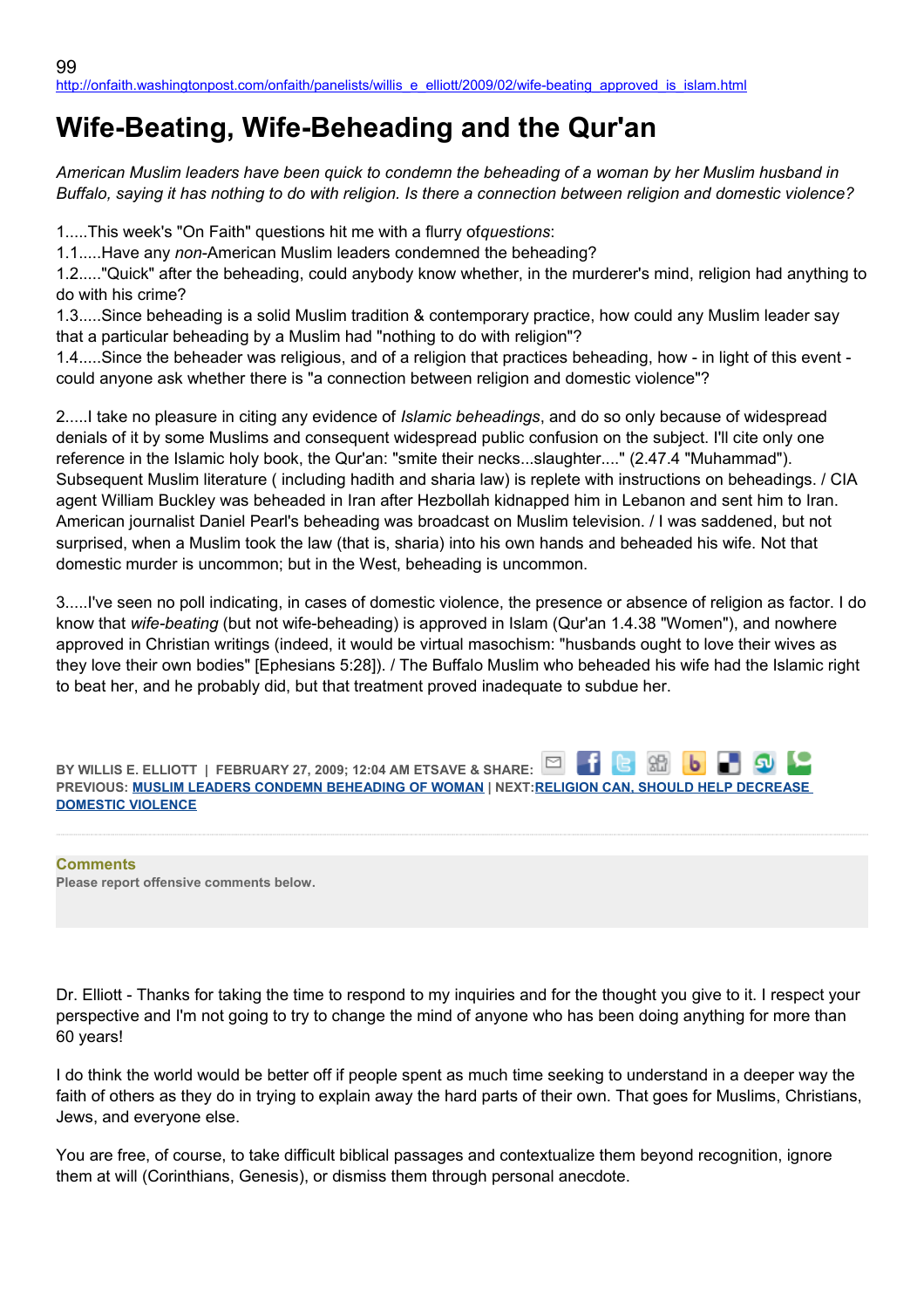I am left to wonder: Why can't you engage in a similar intellectual exercise when it comes to the texts of other faiths? Why is it that if it's the Bible, there is always an excuse. But if it's the scriptures of others, there is only black and white.

No need for an answer. I'll just pray.

**POSTED BY: AARON9 | MARCH 3, 2009 7:38 PM [REPORT OFFENSIVE COMMENT](mailto:blogs@washingtonpost.com?subject=On%20Faith%20Panelists%20Blog%20%20%7C%20%20aaron9%20%20%7C%20%20Wife-Beating,%20Wife-Beheading%20and%20the%20Qur)**

My gripes with Islam:

Exagerated masculine machismo; Sexual hang-ups, prudery, and repression; Racism against non-Islamic "infidels."

In these three categories, Islam is more and more flop-footed out of step with the world.

It's the twenty-first century, get over it!

**POSTED BY: DANIELINTHELIONSDEN | MARCH 3, 2009 3:58 PM [REPORT OFFENSIVE COMMENT](mailto:blogs@washingtonpost.com?subject=On%20Faith%20Panelists%20Blog%20%20%7C%20%20DanielintheLionsDen%20%20%7C%20%20Wife-Beating,%20Wife-Beheading%20and%20the%20Qur)**

Dr. Elliott, my apologies for misspelling your name on my previous post.

**POSTED BY: TWMATTHEWS | MARCH 3, 2009 3:07 PM [REPORT OFFENSIVE COMMENT](mailto:blogs@washingtonpost.com?subject=On%20Faith%20Panelists%20Blog%20%20%7C%20%20twmatthews%20%20%7C%20%20Wife-Beating,%20Wife-Beheading%20and%20the%20Qur)**

### Dear Dr. Elliot,

This is a good post that points out the high potential for problems when believers try to literally follow the guidelines of their holy scriptures. But, I think you need to expand it to include all religions.

The fact is that the real problem as I see it is that each religion contains a holy book which is subject to interpretation. So when a Christian husband "disciplines" his wife as the authority, he may feel justified based on his interpretation of the bible. This is no different than most Christian's understanding of homosexuality as a sin. Because god finds this behavior abhorrent, many fundamental Christians condemn the gay person. Thank goodness American secular society has laws against discrimination because of sexual orientation but if left up to the interpretation of Christians, I believe most would continue with the biblical interpretation that it's wrong.

The fundamental flaw in all religions -- a reliance on interpretation of their "holy" book -- is amplified because of one immutable fact; at no time has god come down from heaven to set the record straight.

Let's be real factual about this. God did not condemn Christian religious authorities when they undertook two centuries of weeding out witches and demons from the church. As you mentioned Dr. Elliott, to your knowledge no Christian woman has ever been stoned on account of adultery. And throughout history, there has never been an historically recorded fact that can ONLY be attributed to God. In the example in this paragraph, god did nothing to stop the Spanish Inquisition. Nor did God stop the puritans from persecuting non believers just like they in turn, were persecuted in Europe.

In fact, history is filled with examples of people, acting in a way they thought god wanted them to, performing heinous and cruel acts and never stopped or corrected by god. If you look at this objectively, you must conclude the following: either God sees and chooses to do nothing or god doesn't see meaning there is no god to see or care.

I've concluded the latter.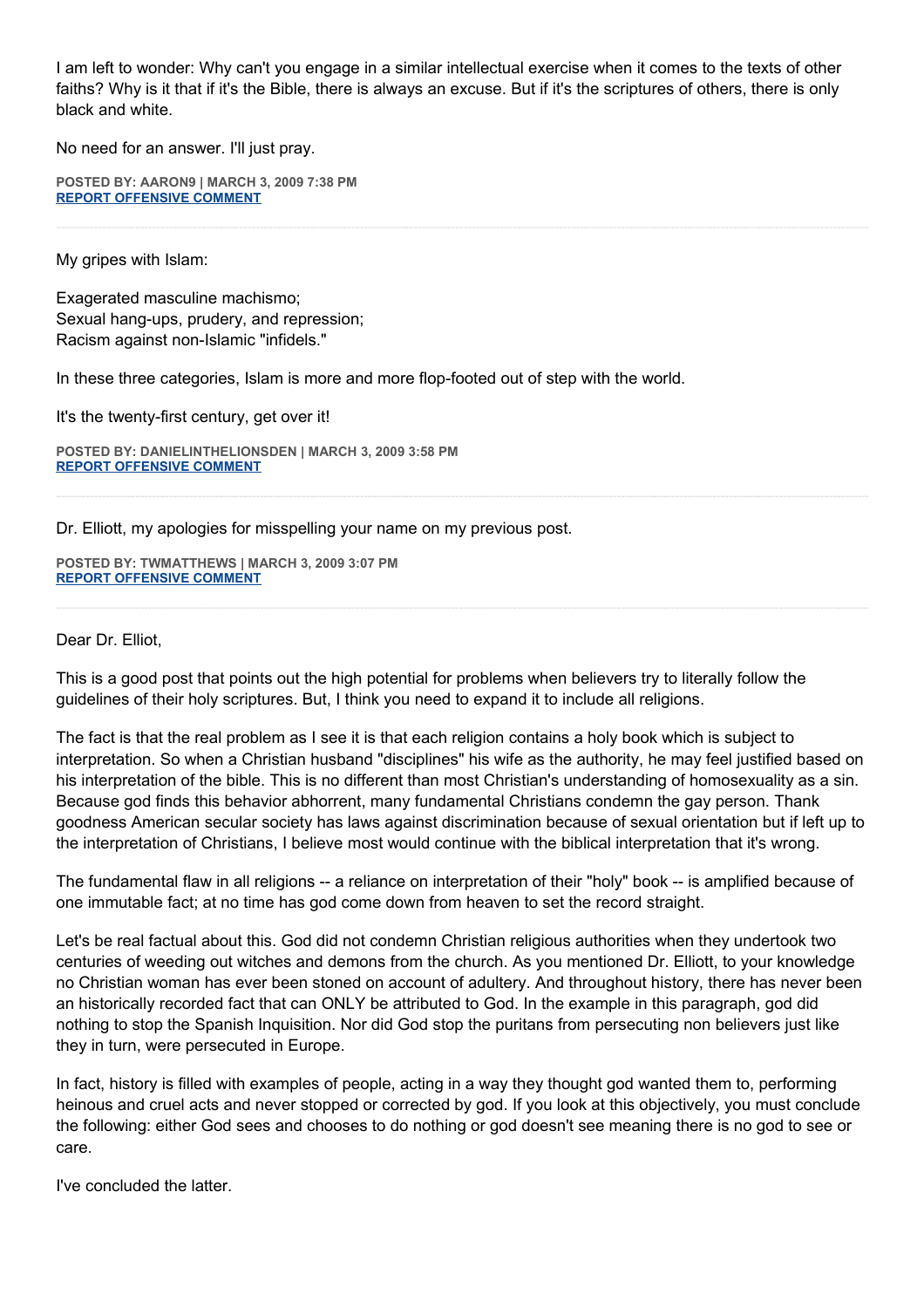## TO AARON9:

The possibility of physical abuse exists wherever & whenever anybody is "subject" to anybody. Most obviously, in the parent-child relationship. The parallel possibility of abuse exists when two persons are "subject" to each other as equals in a committed relationship. / The Bible "submit" passage you quote (Ephesians 5:21-33) shows the Bible as against abject (strong) submission and for a (weak) submission within a relationship of mutual love and respect, on the model of Christ and his church. The Christian ideal is that in marriage, both partners should feel more free than they were before marriage. It has been true of our marriage for 64 years. (After our marriage, my wife - in addition to bearing children - earned two degrees and became a professional.) / A "physical abuse" factor you do not mention: court cases of battering are some 40% by husbands against wives. "The basis of my assertion that 'Christians have never stoned women'" is the fact that though long a scholar in

religion (my first earned doctorate in Christianity having been granted 66 years ago), I've never read or heard of a single case.

**POSTED BY: WILLIS E. ELLIOTT | MARCH 3, 2009 11:03 AM [REPORT OFFENSIVE COMMENT](mailto:blogs@washingtonpost.com?subject=On%20Faith%20Panelists%20Blog%20%20%7C%20%20Willis%20E.%20Elliott%20%20%7C%20%20Wife-Beating,%20Wife-Beheading%20and%20the%20Qur)**

Dr. Elliott - I chose a quick selection of Bible quotes. You are the scholar. Please explain how Bible passages that compel women to "submit to their own husbands in everything" and to let the husband "rule over thee" could not possibly lead to the physical abuse of women.

Also, what is the basis of your assertion that "Christians have never stoned women" for anything at any time in history?

**POSTED BY: AARON9 | MARCH 3, 2009 3:33 AM [REPORT OFFENSIVE COMMENT](mailto:blogs@washingtonpost.com?subject=On%20Faith%20Panelists%20Blog%20%20%7C%20%20aaron9%20%20%7C%20%20Wife-Beating,%20Wife-Beheading%20and%20the%20Qur)**

### Mr. Elliot,

While I think you make a compelling case that there is certainly a link between the murder of Aasiya Hassan and her husband's faith, I would disagree on the precise nature of that link.

Domestic abuse is almost invariably a psychological problem in the abuser. The compulsion to abuse his wife most likely came from mental health issues (to put it mildly) that Mr. Hassan was, in all likelihood, facing. This is not to excuse his behaviour in any way, but to suggest that the problem probably did not arise in his faith.

Where his faith most likely came in would have been a lack of stigma attached to his behaviour, both within his own mind and even more regrettably, the larger Muslim community in the area. Also, his chosen manner of murder most likely derives from a warped understanding of what is permissable in Islamic tradition.

The Koran does indeed allow for the beating of a wife, though it is by no means an excuse for men to vent their personal frustrations on their spouses. The scholarly understanding of the verses you cite have nothing to do with domestic abuse (though, of course, the ignorant can and do chose to use them in this manner).

Simply put: you would be hard-pressed to find credible scholarship of Islam that would condone Mr. Hassan's murder of his wife, or even the prior abuse.

**POSTED BY: FAROOQTIRMIZI | MARCH 3, 2009 3:15 AM [REPORT OFFENSIVE COMMENT](mailto:blogs@washingtonpost.com?subject=On%20Faith%20Panelists%20Blog%20%20%7C%20%20FarooqTirmizi%20%20%7C%20%20Wife-Beating,%20Wife-Beheading%20and%20the%20Qur)**

god suffereing for us?????????????

god nailed himself on the cross for the sin of mankind ?????????????????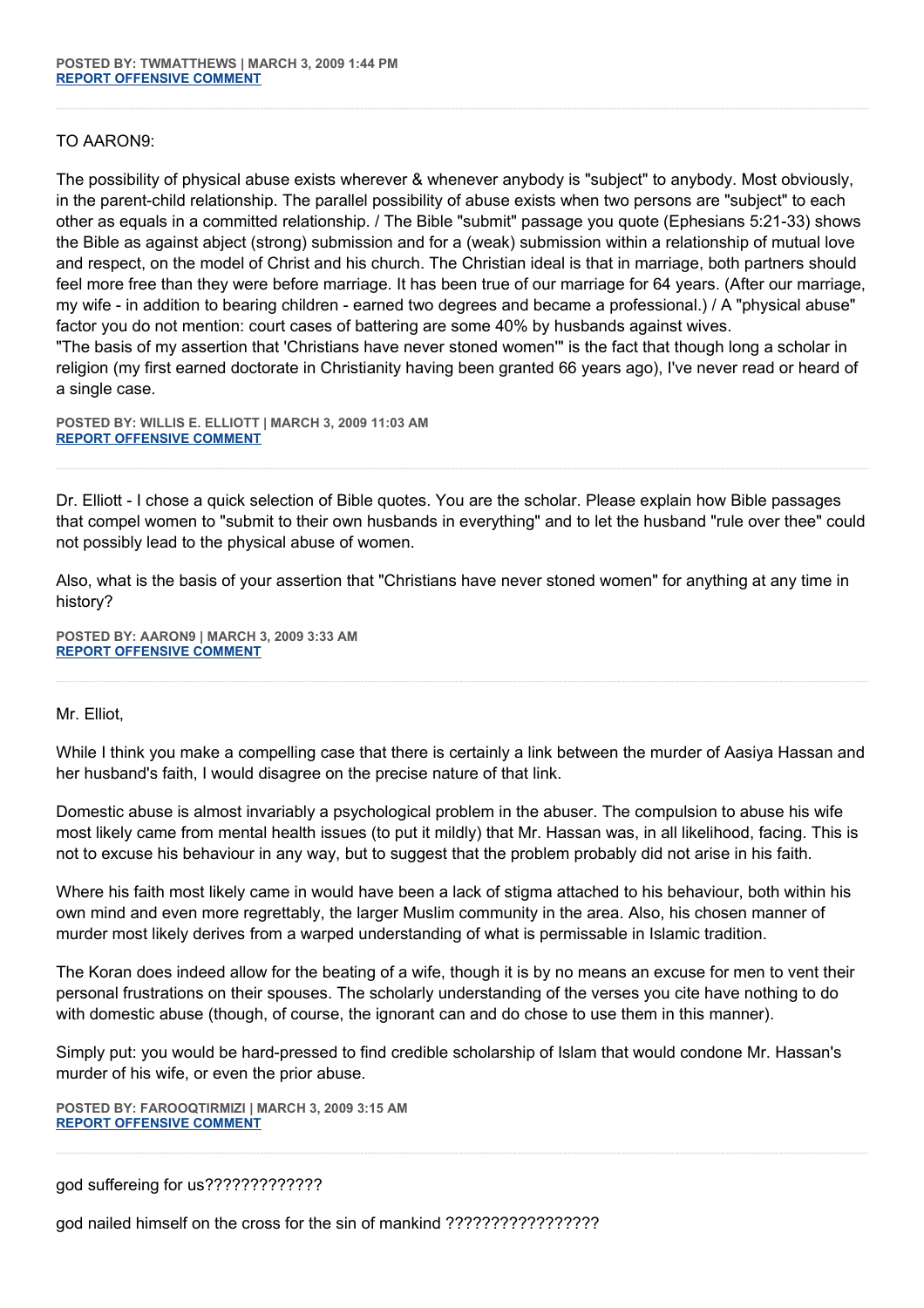the delusion is deep dr elliot. i,m convinced.

**POSTED BY: MONO1 | MARCH 3, 2009 1:14 AM [REPORT OFFENSIVE COMMENT](mailto:blogs@washingtonpost.com?subject=On%20Faith%20Panelists%20Blog%20%20%7C%20%20mono1%20%20%7C%20%20Wife-Beating,%20Wife-Beheading%20and%20the%20Qur)**

Sharia law .. Institutionalizes the discrimination that makes women of every age second-class citizens in divorce, inheritance, child custody, dress code, and other basic rights.

Vernacular .. Middle East machismo condoned and codified.

In the past when Clerics are pressured on this topic they argue that women are better protected in Muslim countries than in the West, where they are often treated as sex objects.

Hope .. Among others, Nobel Peace Prize laureate Shirin Ebadi amid death threats continues her fight for women's rights throughout the Muslim world.

I tip my hat to her and the others.

**POSTED BY: 4THWATCH | MARCH 2, 2009 11:22 PM [REPORT OFFENSIVE COMMENT](mailto:blogs@washingtonpost.com?subject=On%20Faith%20Panelists%20Blog%20%20%7C%20%204thwatch%20%20%7C%20%20Wife-Beating,%20Wife-Beheading%20and%20the%20Qur)**

Well said, Daniel. We can tell how women are treated in islam just by simple observation. The fact that they HAVE TO dress like they do is already a hint.

Do you think the way American journalists were beheaded and broadcasted in muslim tv suggests that beheading is rare in the muslim world?

But watch-out, I haven't seen any muslim leader admitting that the Buffalo murder is linked to islamic religion. Does it look honest?

**POSTED BY: BIOS | MARCH 2, 2009 9:16 PM [REPORT OFFENSIVE COMMENT](mailto:blogs@washingtonpost.com?subject=On%20Faith%20Panelists%20Blog%20%20%7C%20%20Bios%20%20%7C%20%20Wife-Beating,%20Wife-Beheading%20and%20the%20Qur)**

When you are born female in an Islamic society, you are born into a permanent state of life-long subordination and inferiority. You don't need to know anything about the Koran, nor any Islamic laws of marriage to "get it." And you don't need to know much about anything else in this case of the "Buffalo Behading" to realize that it is associated, somehow, with Islam.

Part of democracy means equal rights for ALL. As long as Islmaic countries seek to oppress 50% of their population, they will ALWAYS ALWAYS be behind non-Islamic societies, and they will never catch up. The subjugaiton and subordination of women is a perpetual drag and the source of poverty and want. No need to blame the West or to be jealous of the West for a practice which is self-imposed and self-destrucdtive.

**POSTED BY: DANIELINTHELIONSDEN | MARCH 2, 2009 8:24 PM [REPORT OFFENSIVE COMMENT](mailto:blogs@washingtonpost.com?subject=On%20Faith%20Panelists%20Blog%20%20%7C%20%20DanielintheLionsDen%20%20%7C%20%20Wife-Beating,%20Wife-Beheading%20and%20the%20Qur)**

Another act that 'should not be connected to the christian religion.':

"By Greg Jonsson St. Louis Post-Dispatch KIRKWOOD — The last things Charles Lee "Cookie" Thornton said to his family were "To God be the glory" and that he loved them.

Then Thornton headed to Kirkwood City Hall, gunning down a police officer outside. He then burst into the City Council meeting just after the Pledge of Allegiance and opened fire, shooting another officer dead and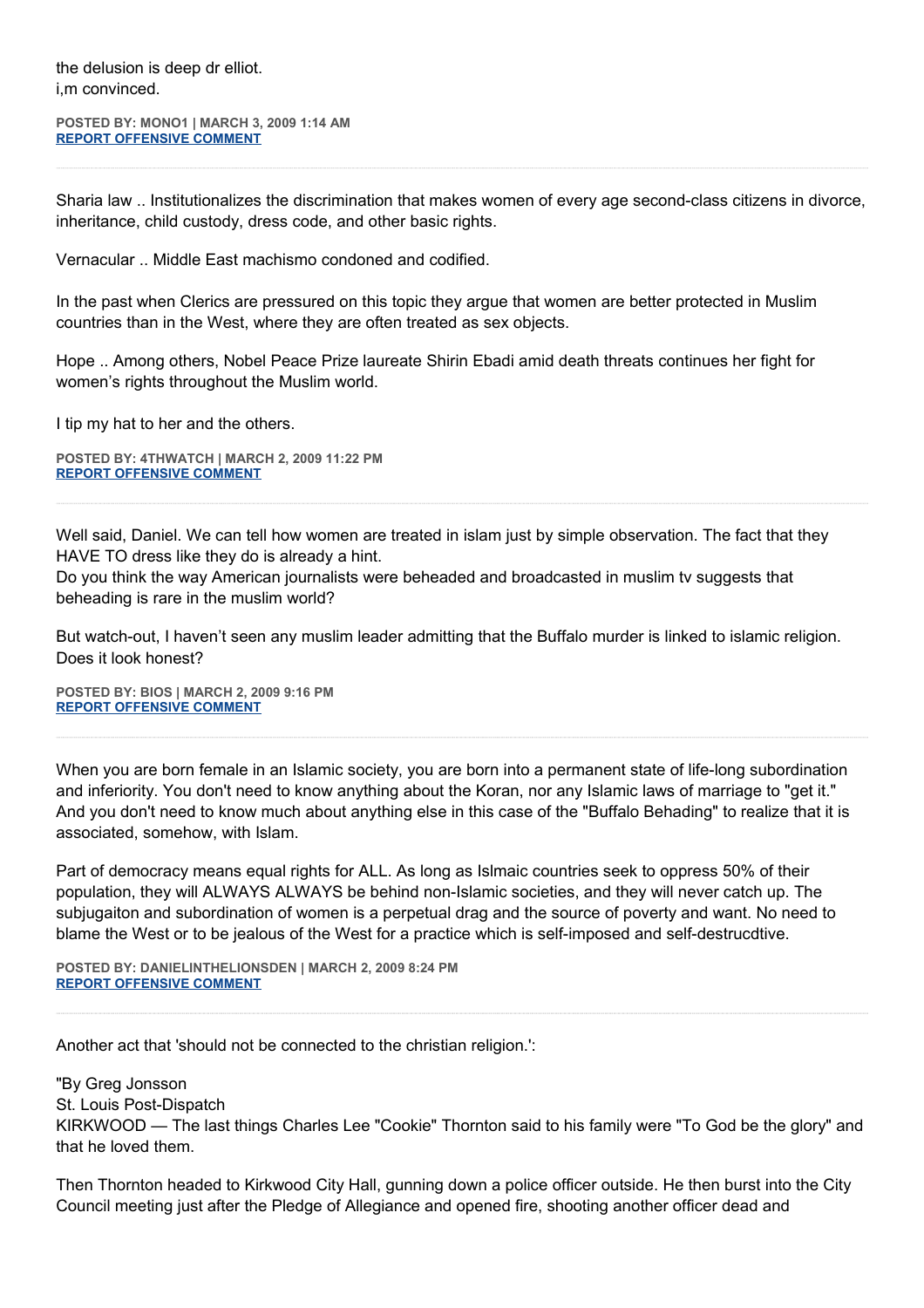apparently targeting public officials he's sparred with in the past. Police said those killed included three Kirkwood officials, two police officers and the shooter. "

**POSTED BY: DENSBTLY | MARCH 2, 2009 4:59 PM [REPORT OFFENSIVE COMMENT](mailto:blogs@washingtonpost.com?subject=On%20Faith%20Panelists%20Blog%20%20%7C%20%20densbtly%20%20%7C%20%20Wife-Beating,%20Wife-Beheading%20and%20the%20Qur)**

TO MONO 1:

You misunderstand how we Christians view the Crucifixion of our Lord Jesus Christ. It was God - the Father, the Son, and the Holy Spirit - suffering "for us and our salvation." God doing something FOR us: not the Father doing something TO the Son.

**POSTED BY: WILLIS E. ELLIOTT | MARCH 2, 2009 11:25 AM [REPORT OFFENSIVE COMMENT](mailto:blogs@washingtonpost.com?subject=On%20Faith%20Panelists%20Blog%20%20%7C%20%20Willis%20E.%20Elliott%20%20%7C%20%20Wife-Beating,%20Wife-Beheading%20and%20the%20Qur)**

TO AARON9:

In your list of Bible quotations, you included nothing on the physical abuse of women for insuordination. I'm sympathetic with your failed efforts to find such: there aren't any.

TO RAJAJAMES: Christians never have stoned women for adultery - or for anything else.

**POSTED BY: WILLIS E. ELLIOTT | MARCH 2, 2009 11:18 AM [REPORT OFFENSIVE COMMENT](mailto:blogs@washingtonpost.com?subject=On%20Faith%20Panelists%20Blog%20%20%7C%20%20Willis%20E.%20Elliott%20%20%7C%20%20Wife-Beating,%20Wife-Beheading%20and%20the%20Qur)**

for so god love the world he nailed his only begotten son on the cross for the sake and sin of mankind?????????????????????

1-how soild the above delusion in christianity? 2-how soild the effect on mankind mentality? 3-how many human heads beheaded since ever ^soild^ then????????????

people with the above delusional mentality will never understand the QUIRAN.

**POSTED BY: MONO1 | MARCH 2, 2009 10:33 AM [REPORT OFFENSIVE COMMENT](mailto:blogs@washingtonpost.com?subject=On%20Faith%20Panelists%20Blog%20%20%7C%20%20mono1%20%20%7C%20%20Wife-Beating,%20Wife-Beheading%20and%20the%20Qur)**

Maryann261

Are you a lawful child of your parents?

**POSTED BY: SPARK1 | MARCH 2, 2009 9:35 AM [REPORT OFFENSIVE COMMENT](mailto:blogs@washingtonpost.com?subject=On%20Faith%20Panelists%20Blog%20%20%7C%20%20SPARK1%20%20%7C%20%20Wife-Beating,%20Wife-Beheading%20and%20the%20Qur)**

All religions are guilty of treating women badly without exception. That is because most religions (books) are written by men. Didn't women ? adulterous were stoned in the three religions from Middle East, when the men went scott free even though adultery was condemned by all three. Hindus and Buddhist were no different. men and women should and must have equal rights and the religions and society need education and reform and updating. any violence must be out lawed and beheading nauseates me. May I make an appeal to all not to gloat and make political gains of this primitive barbaric act but take action to stop it stat. let this monster have the benefit of law and deport him to his country of origin if he is an American put him to hard labour for rest of his life. I do not believe in capital punishment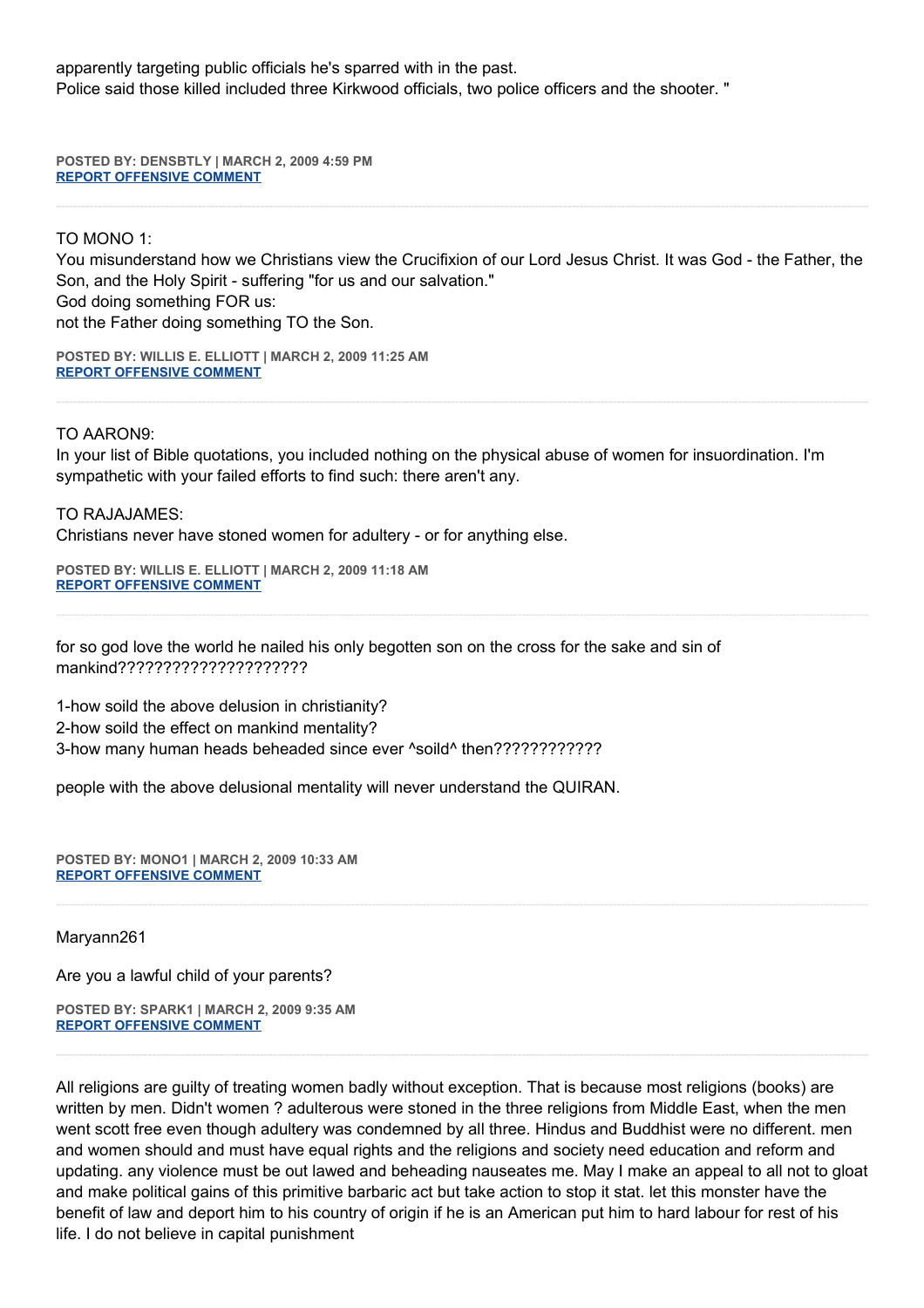Islam is pure evil.

**POSTED BY: MARYANN261 | MARCH 1, 2009 11:04 PM [REPORT OFFENSIVE COMMENT](mailto:blogs@washingtonpost.com?subject=On%20Faith%20Panelists%20Blog%20%20%7C%20%20Maryann261%20%20%7C%20%20Wife-Beating,%20Wife-Beheading%20and%20the%20Qur)**

A few Bible quotes Dr. Elliot failed to mention:

"Wives, submit yourselves unto your own husbands, as unto the Lord. For the husband is the head of the wife, even as Christ is the head of the church: and he is the saviour of the body. Therefore as the church is subject unto Christ, so let the wives be to their own husbands in everything." (Ephesians 5:22-24)

"Let your women keep silence in the churches: for it is not permitted unto them to speak; but they are commanded to be under obedience, as also saith the law. And if they will learn any thing, let them ask their husbands at home: for it is a shame for women to speak in the church." (I Corinthians 14:34-35)

"Unto the woman he said, I will greatly multiply thy sorrow and thy conception; in sorrow thou shalt bring forth children; and thy desire shall be to thy husband, and he shall rule over thee." (Genesis 3:16)

**POSTED BY: AARON9 | MARCH 1, 2009 7:30 PM [REPORT OFFENSIVE COMMENT](mailto:blogs@washingtonpost.com?subject=On%20Faith%20Panelists%20Blog%20%20%7C%20%20aaron9%20%20%7C%20%20Wife-Beating,%20Wife-Beheading%20and%20the%20Qur)**

## HS

Yes, there is domestic violence in the West. There's even detailed data on the subject accessible to anyone. It shows we are working on it.

There's no such thing in islamic countries. That's just the way things are. What would happen to a woman who goes to the police in Afghanistan, Iran, Saudi Arabia, etc., to complain about domestic abuse, besides being laughed at and sent back home (best case scenario).

Are you going to say women are respected in muslim countries? Read the column by Taylor.

No matter how muslim you may be, you shouldn't feel offended about the beheading-linked-to-islam domestic violence murder. You should rather accept this and help your religion move on by treating women equally.

**POSTED BY: BIOS | MARCH 1, 2009 4:16 PM [REPORT OFFENSIVE COMMENT](mailto:blogs@washingtonpost.com?subject=On%20Faith%20Panelists%20Blog%20%20%7C%20%20Bios%20%20%7C%20%20Wife-Beating,%20Wife-Beheading%20and%20the%20Qur)**

Spark, Your first post;

"The social environment and culture around that place do play the role but not the religion." How is religion not part of the social environment and culture?

"No religion allows beheading a wife, including islam" Let's say it doesn't. Are you still denying the link islam-beheading in the Buffalo case?

Your second post;

"This act should not be connected to the christian religion." Absolutely. It shouldn't be.

**POSTED BY: BIOS | MARCH 1, 2009 3:59 PM [REPORT OFFENSIVE COMMENT](mailto:blogs@washingtonpost.com?subject=On%20Faith%20Panelists%20Blog%20%20%7C%20%20Bios%20%20%7C%20%20Wife-Beating,%20Wife-Beheading%20and%20the%20Qur)**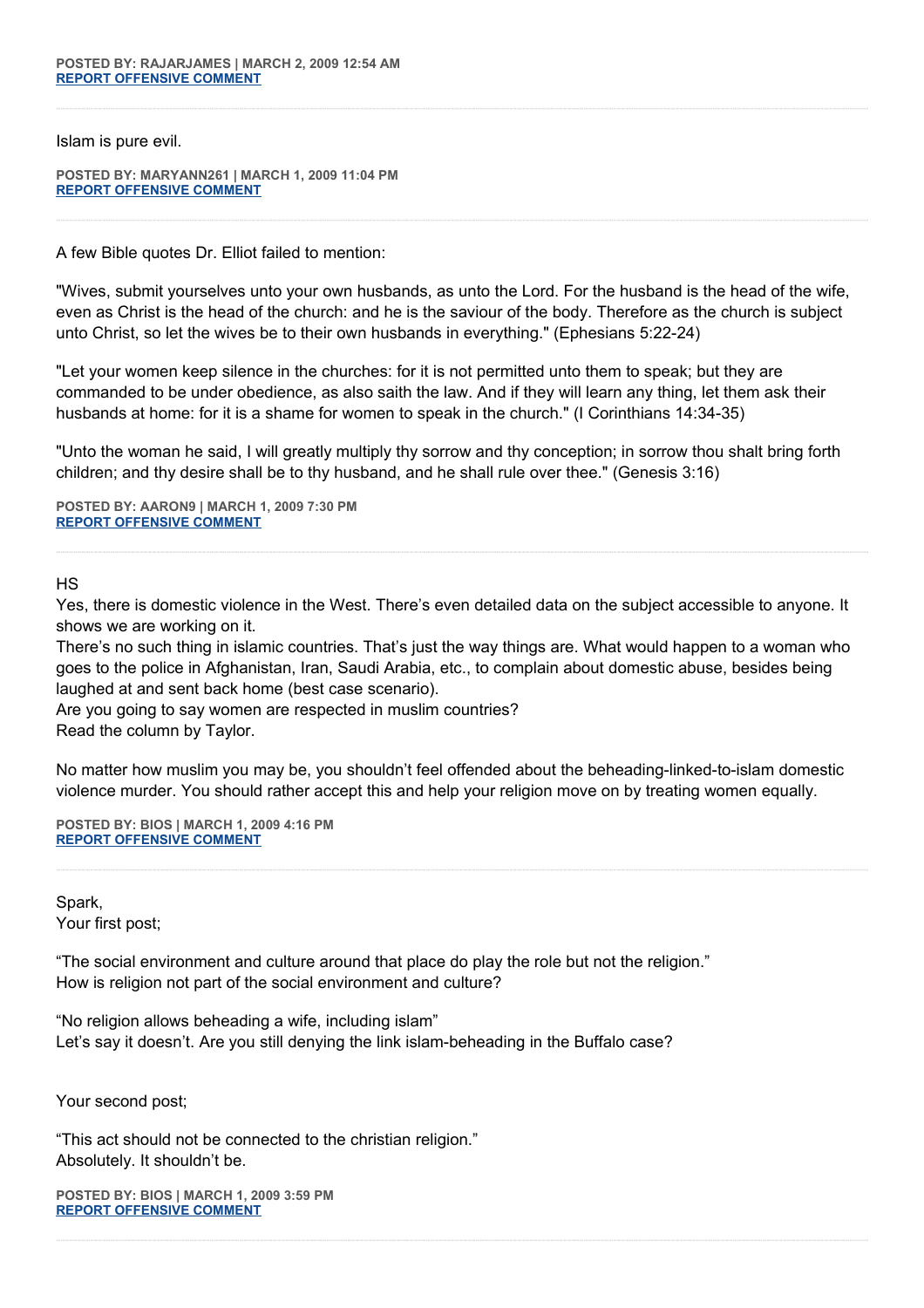The Quran and the hadith/suras are full of calls to violence against all unbelievers...women are treated as chattel...Islam is not compatible with our Western values...everyone should pay attention to how, when confronted with evil-doers of their own faith, ALL Muslims will immediately try to point to other religions faults...or how the unbelievers made them do it...or how the perpetrators didn't actually understand "true" Islam. (see safiyah111s' post on this comment page for a perfect representation of my point) I've never seen an exception to this rule. Point out the over 12,000 deadly attacks by Muslims against unbelievers since 9/11... Muslims who say they're only doing what the Prophet has instructed (they're right), and you are immediately barraged with nonsense about insults to Islam, the presence of Israel, cartoons...anything to justify the murderous acts or deflect the criticism away from their fellow member of "the religion of peace"....you see, we, who do not follow that "perfect man" Muhammed are lesser beings to them. We are dhimmis...unbelievers..we have to pay special taxes, we can't practise our religions without permission, we're required to wear special clothes, we have little or no political say, we have to walk behind Muslims in public, etc...Muslims will try to deny this, or say it is an incorrect/dated interpretation of the "holy writings" of Islam, but one has to look no further than any predominantly Muslim country in the world to see the truth. And Europe is on its' way. Muslims have clamored for change, and even as we speak the traditional freedom of speech laws are being rewritten to prevent any criticism of Islam...it might offend somebody and then that somebody might have to kill someone else, you see how it works. The UN is having a conference on racism, which fortunately the US will not attend. This conference is going to key on Israels' racism of defending itself against aggression...that's right, if I fire 6000 rockets at you and then you retaliate, I get to call you a racist for preventing me from murdering you. Please go to Jihad Watch or Palestinian Media Watch to see what the world is up against.

**POSTED BY: BRETT2 | MARCH 1, 2009 1:18 PM [REPORT OFFENSIVE COMMENT](mailto:blogs@washingtonpost.com?subject=On%20Faith%20Panelists%20Blog%20%20%7C%20%20brett2%20%20%7C%20%20Wife-Beating,%20Wife-Beheading%20and%20the%20Qur)**

I found the following piece on the internet (google search). Title: "Domestic Violence against women in the West". It gives statistical data country by country. Here is an excerpt only from England:

1 in 4 women may experience violence in their relationships with men (Women's Aid Federation [England] report, 1992)

· Severe, repeated and systematic violence occurs in at least 5 of every hundred marriages in Britain; Between 40 and 45% of murdered women are killed by their male partners; Between 1 of every 2 women are murdered by their male partners every week; more than 25% of all violent crime reported to the police is domestic violence of men against women, making it the second most common violent crime; (Domestic Violence - Action for Change, G. Hague & E. Malos, 1993)

· 100,000 women per year seek treatment in London for violent injuries received in the home (Punching Judy, BBC1 TV programme, 1989)

**POSTED BY: HSNKHWJ | MARCH 1, 2009 10:47 AM [REPORT OFFENSIVE COMMENT](mailto:blogs@washingtonpost.com?subject=On%20Faith%20Panelists%20Blog%20%20%7C%20%20hsnkhwj%20%20%7C%20%20Wife-Beating,%20Wife-Beheading%20and%20the%20Qur)**

"For Muslim men and women, for believing men and women, for devout men and women, for true men and women who are patient, for men and women who humble themselves, for men and women who give in charity, for men and women who fast, for men and women who guard their chastity, and for men and women who engage much in Allah's praise - For them all has Allah prepared forgiveness and great reward." (33:35)

III. Human Rights:

Woman is recognized by Islam as equal partner in the procreation of humankind. Man is the father, woman is the mother, and both are essential for life. By this partnership, woman has an equal share in every aspect; she is entitled to equal rights; she undertakes equal responsibilities, and she has as many qualities and as much humanity as her partner. So, fourteen centuries ago, Islam made men and women equally accountable to God in glorifying and worshiping Him - setting no limits on her spiritual progress. In the Qur'an in the first verse of the chapter entitled "Women", God says: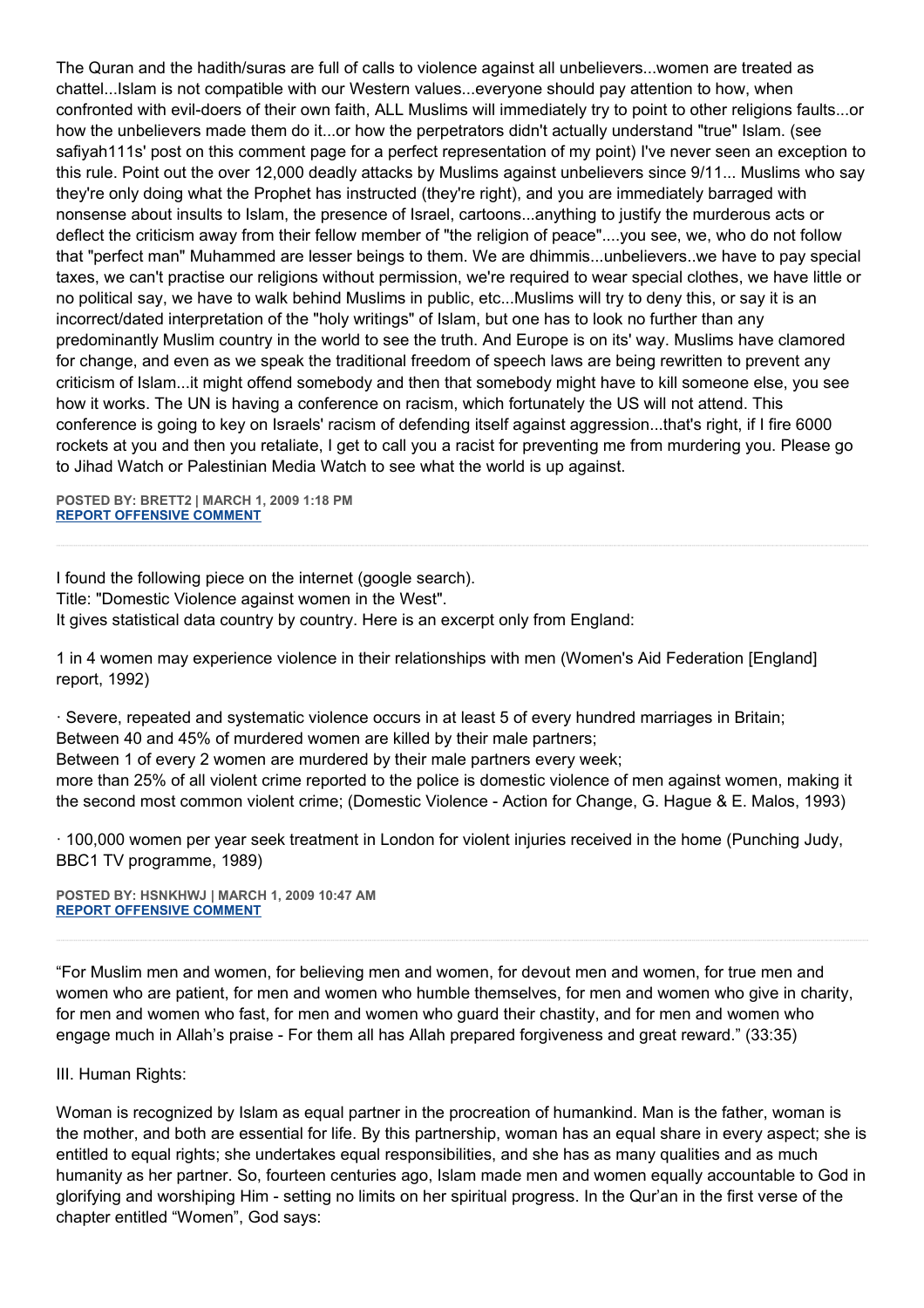"O mankind! Be careful of your duty to your Lord Who created you from a single soul and from it its mate and from them both have spread abroad a multitude of men and women. Be careful of your duty toward Allah in Whom you claim (your rights) of one another, and towards the wombs (that bore you). Lo! Allah has been a Watcher over you." (4:1)

And again in the Qur'an:

"O mankind! Verily we have created you from a single (pair) of a male and female, and made you into nations and tribes that you may know each other." (49:13; cf.4:1)

IV. CIVIL RIGHTS:

When we then consider the area of civil rights, education is of greatest importance. The Prophet (pbuh) said: "Seeking knowledge is a mandate for every Muslim (male and female)." Keeping people ignorant equals oppression; whether man or woman. In the case of women their civil rights were considered necessary for the proper functioning of the community.

Recognizing her individuality, Islam grants a woman freedom of choice and expression. We are encouraged to contribute opinions and ideas. Women would pose questions directly to the Prophet (sal) and to other Muslim leaders and offer their opinions concerning religion, economics, and social matters. (Qur'an 58:1-4; 60:10-12)

Actually it was 1400 years ago that a right to vote was given to the woman. When the women came to Prophet Mohammad (sal) and swore their allegiance to him, he had to accept their oath. This established the right of women to publicly participate in the selection of their leader. Nor does Islam forbid a woman from holding important positions in government.

**POSTED BY: HSNKHWJ | MARCH 1, 2009 10:39 AM [REPORT OFFENSIVE COMMENT](mailto:blogs@washingtonpost.com?subject=On%20Faith%20Panelists%20Blog%20%20%7C%20%20hsnkhwj%20%20%7C%20%20Wife-Beating,%20Wife-Beheading%20and%20the%20Qur)**

Last month a Christian man in California shot and killed his wife and all of his children in the house. The reason given was the loss of job.This act should not be connected to the Christian religion.

**POSTED BY: SPARK1 | MARCH 1, 2009 6:04 AM [REPORT OFFENSIVE COMMENT](mailto:blogs@washingtonpost.com?subject=On%20Faith%20Panelists%20Blog%20%20%7C%20%20SPARK1%20%20%7C%20%20Wife-Beating,%20Wife-Beheading%20and%20the%20Qur)**

Domestic voilence can happen in any society. Those societies where learning, education and awareness of social issues are neglected have the highest rate of such killings. Things like honor killings are prevalent in people with little or no education. The social environment and culture around that place do play the role but not the religion.Rather many such persons are non-religious. The drug abusers and alcholics are mostly nonreligious and domestic voilence in prevalent in such homes. No religion allows beheading a wife, including Islam.

**POSTED BY: SPARK1 | MARCH 1, 2009 5:44 AM [REPORT OFFENSIVE COMMENT](mailto:blogs@washingtonpost.com?subject=On%20Faith%20Panelists%20Blog%20%20%7C%20%20SPARK1%20%20%7C%20%20Wife-Beating,%20Wife-Beheading%20and%20the%20Qur)**

Safi,

Besides denying the fact that the beheading is the link to islam in the Buffalo murder, would you also say that in muslim countries women are treated equally?

**POSTED BY: BIOS | FEBRUARY 28, 2009 10:39 PM [REPORT OFFENSIVE COMMENT](mailto:blogs@washingtonpost.com?subject=On%20Faith%20Panelists%20Blog%20%20%7C%20%20Bios%20%20%7C%20%20Wife-Beating,%20Wife-Beheading%20and%20the%20Qur)**

Salam Alakum;

Rev. Elliot,in the future you should refain from making sweeping statements about a way of life-Islam-that you have very little knowledge of. Have you forgotten that just last month a Christian man in California shot and killed his wife and every child in the house. The reason given was the loss of the false security afforded by the fact that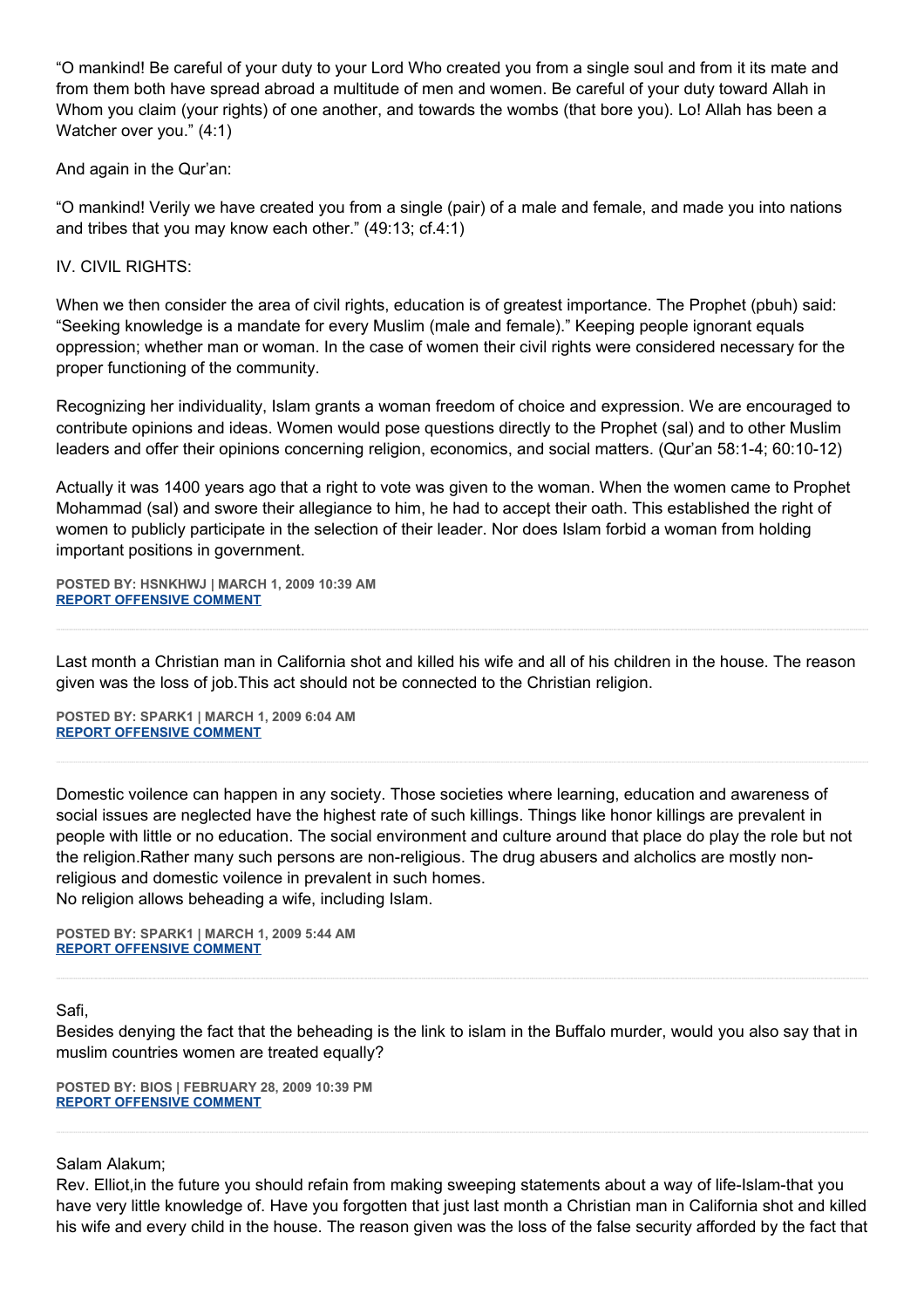one is employed. No thinking, rational person connected this act to the Christian religion as no thinkng or rational person should connect the sister's murder in Buffalo to Islam. Both acts are borne out of emotions running wild and people whose actions are a demonstration that they have given up all hope. In future pray and consider that sensational violence has become common place in this country and address among your congregation why the people in the United States have become so very hopeless and violent.

**POSTED BY: SAFIYAH111 | FEBRUARY 28, 2009 4:45 PM [REPORT OFFENSIVE COMMENT](mailto:blogs@washingtonpost.com?subject=On%20Faith%20Panelists%20Blog%20%20%7C%20%20safiyah111%20%20%7C%20%20Wife-Beating,%20Wife-Beheading%20and%20the%20Qur)**

Ok. Loud & clear. Thanks for your response.

Denial is destructive. As long as the link islam-beheading is ignored in this case, it's a matter of time for it to happen again.

**POSTED BY: BIOS | FEBRUARY 28, 2009 11:03 AM [REPORT OFFENSIVE COMMENT](mailto:blogs@washingtonpost.com?subject=On%20Faith%20Panelists%20Blog%20%20%7C%20%20Bios%20%20%7C%20%20Wife-Beating,%20Wife-Beheading%20and%20the%20Qur)**

Wow, I didn't know the Qur'an explicitly advocated wife beating. That's disgusting. Thanks for not beating around the bush.

**POSTED BY: HHEATHEN | FEBRUARY 28, 2009 10:14 AM [REPORT OFFENSIVE COMMENT](mailto:blogs@washingtonpost.com?subject=On%20Faith%20Panelists%20Blog%20%20%7C%20%20HHeathen%20%20%7C%20%20Wife-Beating,%20Wife-Beheading%20and%20the%20Qur)**

Dr. Elliot: Thank you for your frank and honest assessment on this issue. I think it is dead on. I hope many more people are reading it compared to the number of people who have commented on it.

**POSTED BY: US-CONSCIENCE | FEBRUARY 28, 2009 7:24 AM [REPORT OFFENSIVE COMMENT](mailto:blogs@washingtonpost.com?subject=On%20Faith%20Panelists%20Blog%20%20%7C%20%20US-conscience%20%20%7C%20%20Wife-Beating,%20Wife-Beheading%20and%20the%20Qur)**

TO BIOS:

My citations are accurate.

I taught Islam in the University of Hawaii, and it hurts me (as a Christian) to have to be this critical of that religion. But any Muslims who deny that the Qur'an approves of both wife-beating and beheading are either ignorant or lying: there's no interpretive wriggle-room.

**POSTED BY: WILLIS E. ELLIOTT | FEBRUARY 27, 2009 11:53 PM [REPORT OFFENSIVE COMMENT](mailto:blogs@washingtonpost.com?subject=On%20Faith%20Panelists%20Blog%20%20%7C%20%20Willis%20E.%20Elliott%20%20%7C%20%20Wife-Beating,%20Wife-Beheading%20and%20the%20Qur)**

What can I say? So do I this time. I specially agree with the statement: "...how...could anyone ask whether there is "a connection between religion and domestic violence?"

Regardless of the koran, I agree with the post because of simple observation of the muslim world. But if it's true that the koran mentions what is cited here, it becomes even more senseless to see muslim organizations denying the link between islam and the beheading.

I would just have one question, Mr. Elliott. Could the cites you mention of the koran be considered adequate and not just a light interpretation?

If so, then it is one solid piece of evidence validating the link of islam to beheadings.

**POSTED BY: BIOS | FEBRUARY 27, 2009 10:35 PM [REPORT OFFENSIVE COMMENT](mailto:blogs@washingtonpost.com?subject=On%20Faith%20Panelists%20Blog%20%20%7C%20%20Bios%20%20%7C%20%20Wife-Beating,%20Wife-Beheading%20and%20the%20Qur)**